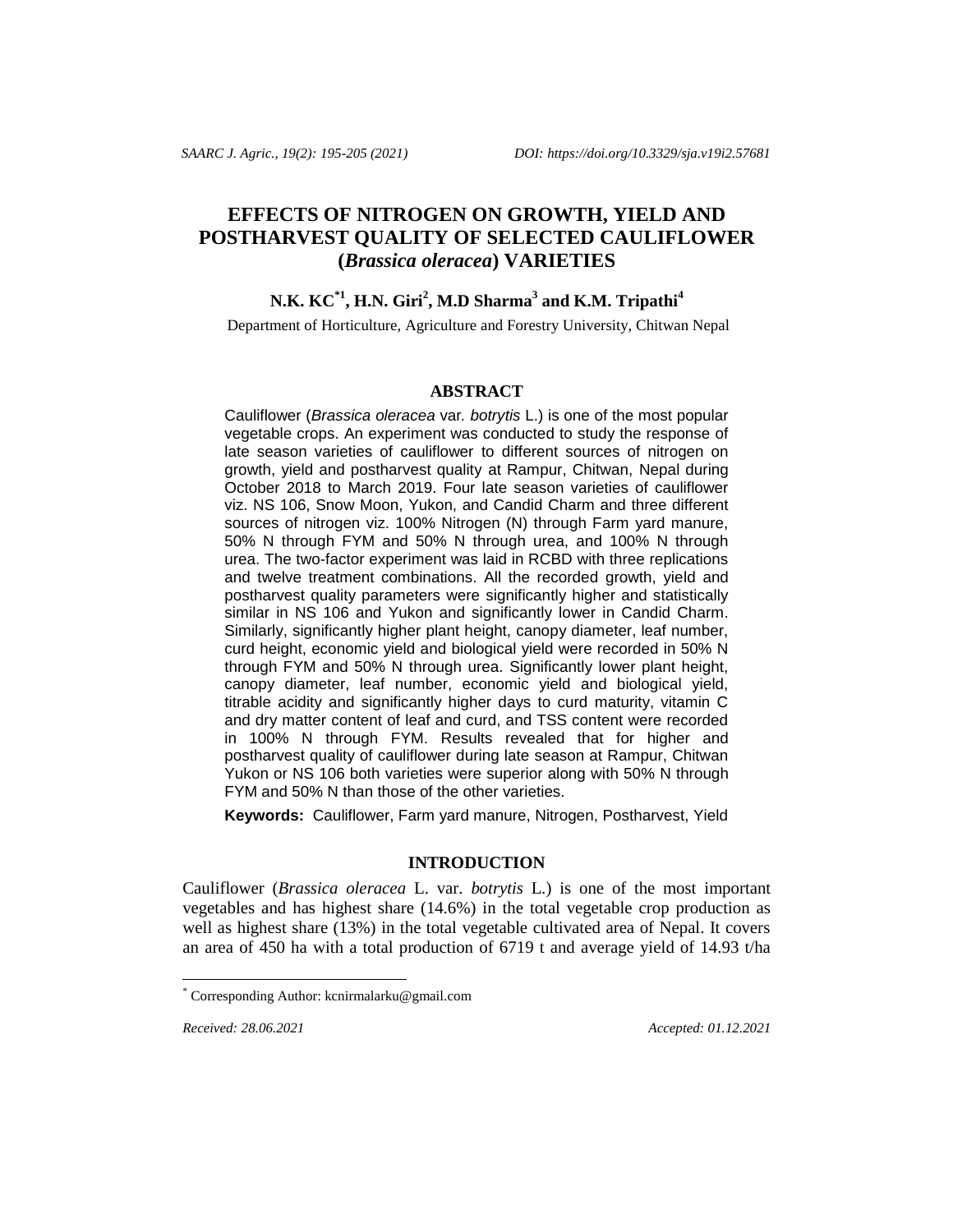Chitwan (MoALD, 2019). Cauliflower productivity is highly influenced by the genetic characteristics of the cultivar, planting time, growing temperature and applied fertilizers used (Chatterjee and Mahanta, 2013). Farmers are always in search of suitable varieties with desirable traits for better productivity, quality and resistance to important insect pests and diseases (Poudel et al., 2018). The late season varieties of cauliflower from November to March have long duration for curd maturity, low yield and poor post-harvest quality due to increase in temperature. The shortcoming of our local varieties is long duration i.e. 120-140 days for its maturity (HRD, 2013). So, the farmers are facing problems of having unattractive curd, poor taste, and low yield during late winter season.

The productivity of late season cauliflower is not satisfactory in Nepal due to unavailability of appropriate variety, poor soil fertility and imbalanced fertilization (Dhakal et al., 2014). Integrated use of organic manures and inorganic fertilizers is very essential not only for obtaining higher yield and better quality but also to maintain soil health and sustainability for longer period (Mallareddy and Rani, 2007). Increase in the cost of chemical fertilizers particularly that of nitrogen, coupled with concerns about pollution have focused attention on the use of combined application of nutrients through organic and inorganic sources in crop production. FYM is a very good organic fertilizer and powerful growth promoter over the conventional composts and a protective farm input, which increases the physical, chemical and biological properties of soil. So, this study was carried out to find the effects of different sources of nitrogen on yield and quality of different late season varieties of cauliflower in Rampur.

## **MATERIALS AND METHODS**

The experiment was conducted during the period from October 2018 to March 2019 at the Horticulture Farm of Agriculture and Forestry University Rampur, Chitwan Nepal. The altitude of the experimental site is about 256 m above mean sea level and geographically situated at 27° 37' to 27° 46' North latitude and 83° 35' to 84° 48' East longitude. The climate of the experimental site is humid subtropical. The soil of the experimental field was acidic in nature pH 5.4. Monthly average data were collected from National Maize Research Program (NMRP), Rampur, Chitwan from October 2018 to March 2019.

The two-factor experiment was laid out in RCBD with three replications. Individual experimental plot area was  $3 \text{ m} \times 2.5 \text{ m} (7.5 \text{ m}^2)$ , which comprised 25 plants. Spacing i.e., row to row distance of the cauliflower was 50 cm and plant to plant distance 60 cm. There were total 900 plants including the border plants. Net experimental plot area was 270 m<sup>2</sup> while gross plot area for experimental plot was 390.5 m<sup>2</sup>. Four late season varieties of cauliflower viz. NS 106, Snow Moon, Yukon, and Candid Charm and three different sources of nitrogen 100% Nitrogen (N) through Farm yard manure, 50% N through FYM and 50% N through urea, and 100% N through urea were used for this experiment.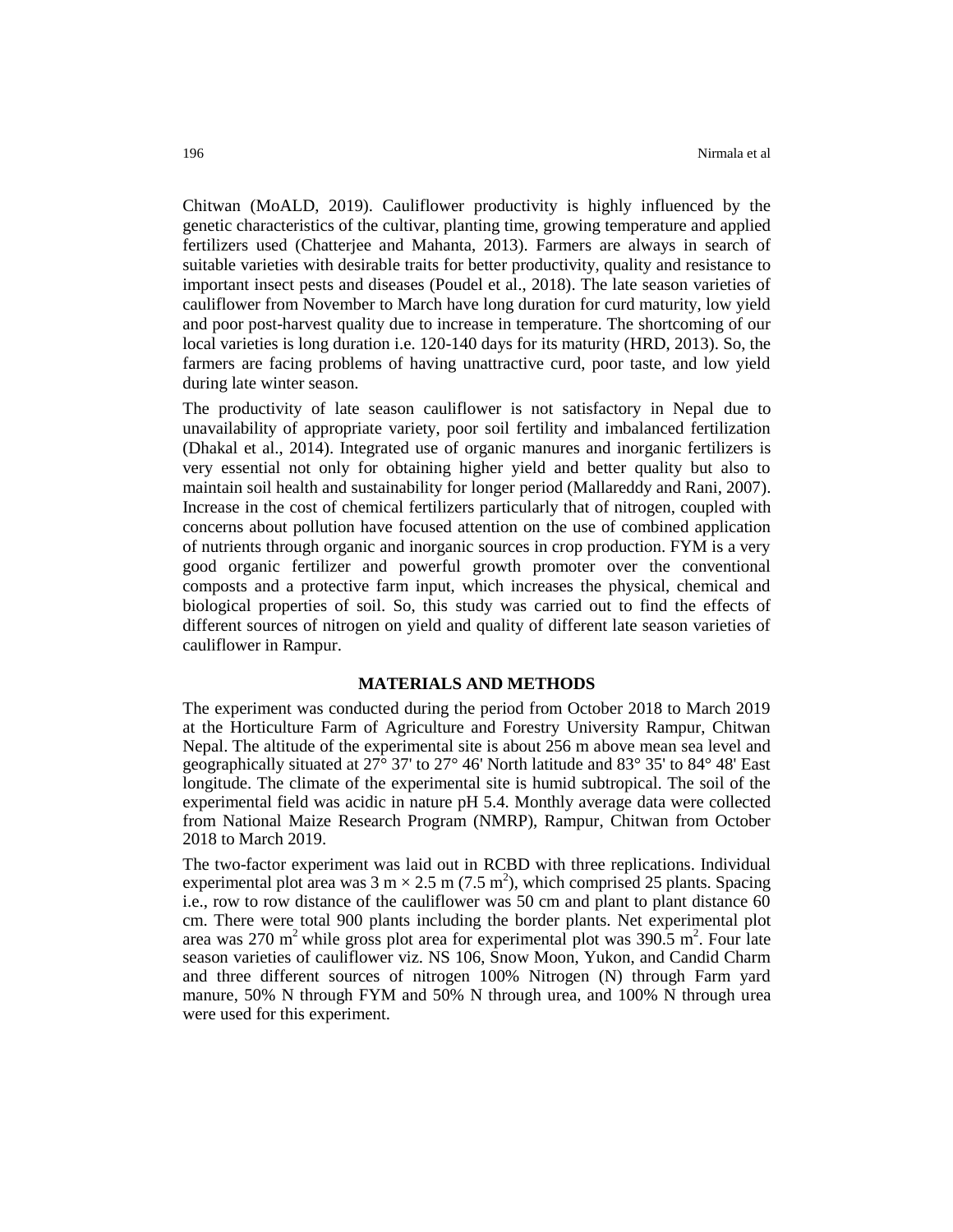The recommended dose of NPK and FYM for cauliflower is 200:120:80 kg/ha and 30 ton/ha (Agriculture diary, 2075). The recommended amount of nitrogen was applied through three different sources i.e.,  $100\%$  N through FYM  $(N_1-100\%$  N-FYM), 50% nitrogen through FYM and 50% through urea  $(N_2$ -50% N-FYM and 50% N -urea) and 100% N from urea  $(N_{3}$ -100% N- urea). FYM sample was analyzed and N content was (0.9%). The well decomposed FYM, whose nitrogen content was known, was applied double assuming that only 50% of N would be mineralized for the N availability in the first season according to the treatment just one week before transplanting of the seedlings. The observation was recorded at 25, 40, 55 days after transplanting (DAT) and harvesting day and then mean was calculated. Out of total requirement of nitrogen, nitrogen given through FYM was applied two weeks before transplanting of seedlings and nitrogen given through urea was applied in two split doses.

#### **Growth**

Plant height was measured from the ground level to the growing point. Stem diameter was measured with the help of Vernier's Calliper at harvesting day. Green, photosynthetically active leaves were considered as effective leaf number. Length of longest leaf in the plant was measured from the base of the leaf tip and width of the leaf was also measured. Diagonal length and width at top surface of the plant representing the plant coverage was measured from the selected five plants and the mean was calculated.

#### **Yield**

Days to curd initiation and days to curd maturity were recorded. Fresh weight of leaves and stem from five selected plants was recorded. The percent dry matter content was calculated by using following formula.

 $DM = Ws - Ds \times 100$  Ws Where,  $DM = Dry$  matter  $(\%)$  $Ws =$ Curd sample (gm)

Ds= Oven dry sample (gm)

Economic yield was considered as the total yield of the curd with inner 3-4 jacket leaves excluding the roots, stem and leaves immediately after the harvest. The total yield of curd along with roots and leaves immediately after harvest was recorded as the biological yield.

## **Quality**

The physiological loss in weight of randomly selected five curds from each experimental plot was examined by keeping curds in room condition (20  $\pm$  3  $^{\circ}$ C and  $60 \pm 5\%$ ) for a week. The physiological loss in weight (PWL) was calculated using following formula: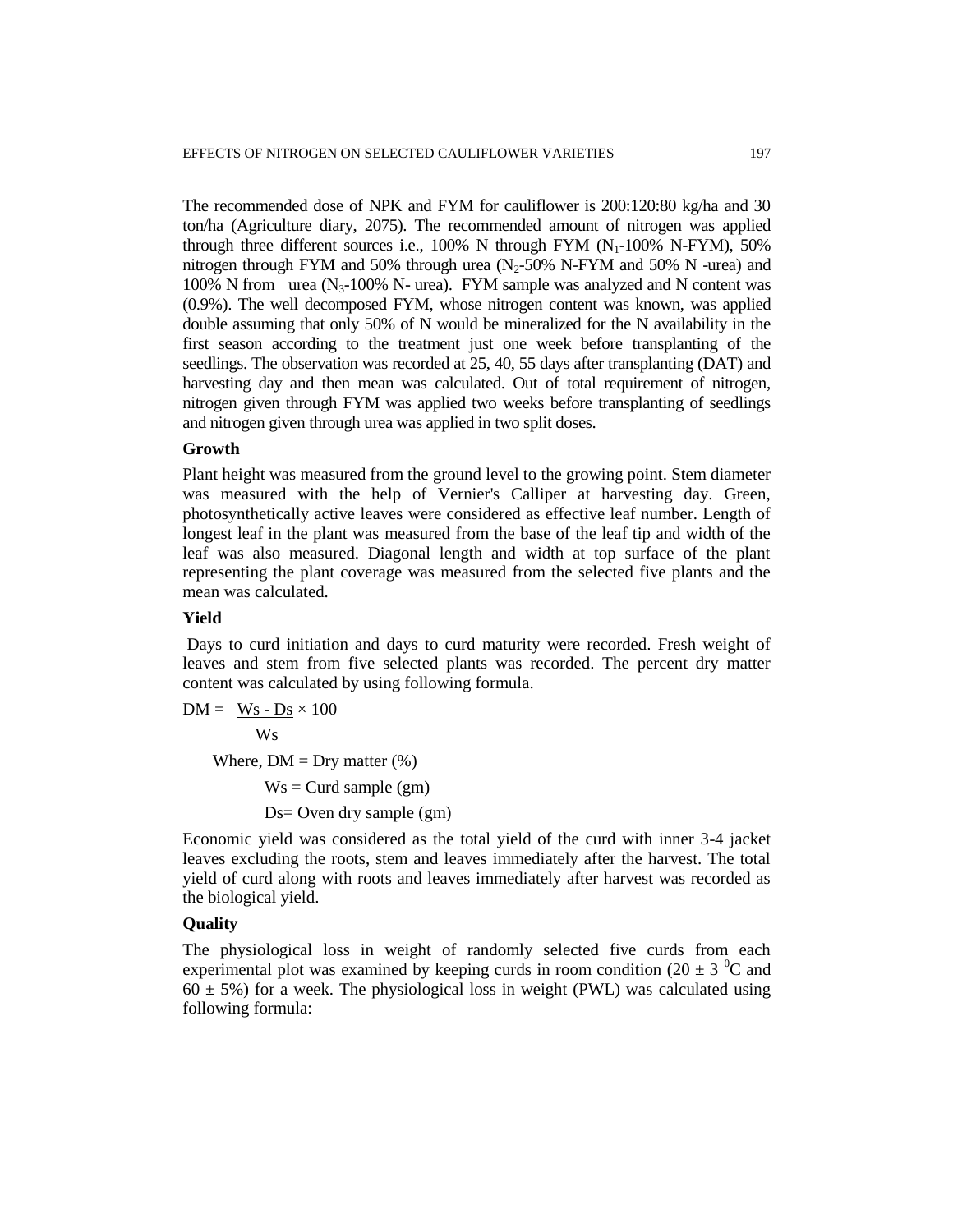#### Initial wt. of sample – Final wt. of sample

 $\text{PWL}(\%) = \text{$   $\times 100$ 

Initial weight of sample

Similarly, the spoilage loss was calculated to assess the keeping quality of the curd after harvest by using following formula:

Weight of spoiled curds

Spoilage loss  $(\%) =$   $\qquad \qquad \longrightarrow$   $\times 100$ 

Original weight of curds

Total soluble solids (TSS) and pH of each sample was measured by hand refractometer (ERMA Inc., Tokyo, Japan) and digital pH meter, respectively. Vitamin C content of the ripe fruit was measured by volumetric method (Sadasivsm and Manickam, 1991).

Amount of ascorbic acid (mg/100g sample)  $=\frac{0}{V1 \text{ ml}}$ 

Where,  $V_1$  = amount of dye consumed during the titration

 $V_2$ = amount of dye consumed when the supernatant was titrated with 4% oxalic acid

Percent titratable acidity was calculated by using the following formula.

Titrable acidity (%) =  $\frac{\text{min of } \text{na}}{\text{m}}$ 

## **Statistical analysis**

Data were systematically arranged on Microsoft Excel and GenStat and analysis of variance was calculated along with other analysis. Means were compared using Duncan's Multiple Range Test (DMRT) at 0.05 and 0.01 levels of significance.

## **RESULTS AND DISCUSSION**

## **Response of late season varieties of cauliflower and different sources of nitrogen on growth**

Plant height, leaf length, leaf breadth, leaf number and canopy diameter were significantly influenced by different late season varieties of cauliflower and source of nitrogen at different stages of growth (Table 1 and 2). Statistically higher plant height, leaf length and breadth were found in NS 106 and Yukon, whereas the lower plant height, leaf length and breadth, canopy diameter and number of leaves were recorded in Candid Charm. The results of this study are similar to the results of Maurya et al. (2008), who reported a greater number of leaves from combined application of FYM and inorganic fertilizer than inorganic fertilizer alone in broccoli.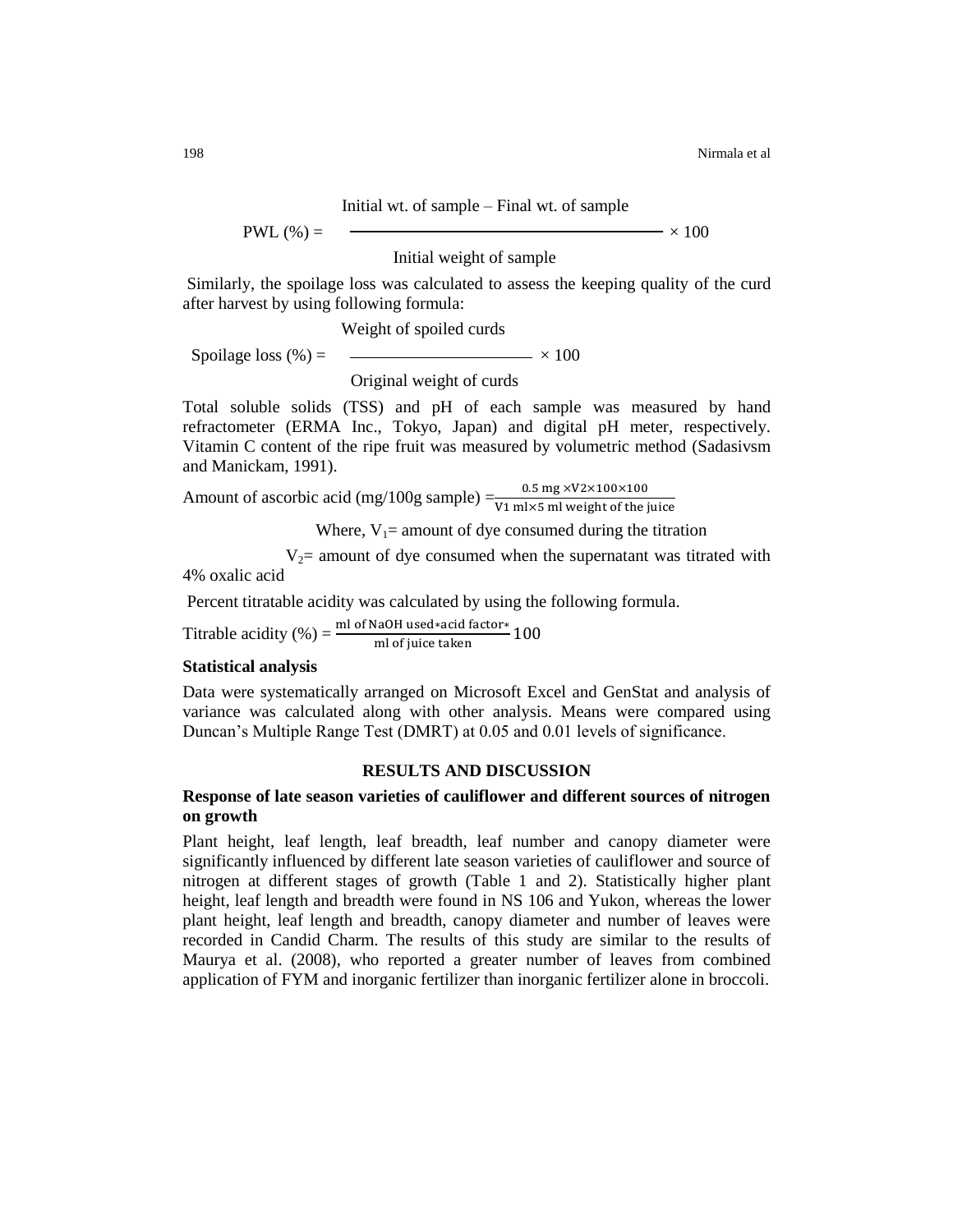Significantly higher plant height, leaf length and breadth, canopy diameter and number of leaves per plant were recorded in nitrogen provided through 50% N-Urea and 50 %-FYM which might be due to readily available nutrients from urea at early stage while at the later stage of growth it might be due to continuous supply of nutrients for longer period to the plant from FYM.

| Treatments                            |                                       | 25 DAT                                                     |                    | 40 DAT             |                    |      | 55 DAT                                                |                                                 |      | <b>Final Harvest</b>                                                        |      |      |
|---------------------------------------|---------------------------------------|------------------------------------------------------------|--------------------|--------------------|--------------------|------|-------------------------------------------------------|-------------------------------------------------|------|-----------------------------------------------------------------------------|------|------|
| Factor<br>(Varieties)                 | A:PH                                  | LL                                                         | LB                 | PH                 | LL                 | LB   | PH                                                    | LL                                              | LB   | PH                                                                          | LL   | LB   |
| <b>NS 106</b>                         |                                       | 26.47 <sup>a</sup> 22.22 <sup>ab</sup> 11.16 <sup>ab</sup> |                    | 47.67 <sup>a</sup> | $43.42^{\circ}$    |      | $22.11^a$ 59.87 <sup>a</sup> 56.06 <sup>a</sup>       |                                                 |      | $28.01^a$ 69.91 <sup>a</sup> 64.29 <sup>a</sup> 30.46 <sup>a</sup>          |      |      |
| Snow Moon                             | 23.44 <sup>b</sup> 19.90 <sup>c</sup> |                                                            | $10.54^{bc}$       | $39.73^b$          | $39.03^{b}$        |      | $20.24^{\rm b}$ 54.76 <sup>b</sup> 52.46 <sup>b</sup> |                                                 |      | $25.99^b$ 66.22 <sup>b</sup> 61.74 <sup>b</sup> 28.45 <sup>b</sup>          |      |      |
| Yukon                                 | $27.62^{\rm a}$                       | $23.54^{\circ}$                                            | $12.09^{\rm a}$    | $47.80^a$          | 43.67 <sup>a</sup> |      | $22.13^a$ 61.55 <sup>a</sup> 58.19 <sup>a</sup>       |                                                 |      | $28.82^a$ 71.71 <sup>a</sup> 65.28 <sup>a</sup> 31.88 <sup>a</sup>          |      |      |
| Candid Charm 23.89 <sup>b</sup>       |                                       | $20.42^{bc}$ 9.93°                                         |                    | 42.01 <sup>b</sup> | 35 <sup>c</sup>    |      | $17.92^{\circ}$ 51.66 $^{\circ}$ 48.14 $^{\circ}$     |                                                 |      | $24.25^{\circ}$ 61.21° 56.23° 25.77°                                        |      |      |
| <b>SEM</b>                            | 0.84                                  | 0.88                                                       | 0.52               | 1.41               | 1.42               | 0.76 | 1.25                                                  | 1.26                                            | 0.83 | 1.38                                                                        | 1.2  | 0.85 |
| LSD <sub>0.05</sub>                   | 1.73                                  | 1.83                                                       | 1.07               | 2.92               | 2.95               | 1.57 | 2.60                                                  | 2.61                                            | 1.72 | 2.87                                                                        | 2.48 | 1.76 |
| F-test                                | **                                    | *                                                          | $\ast$             | $**$               | **                 | **   | **                                                    | **                                              | **   | **                                                                          | **   | $**$ |
| Sources of nitrogen                   |                                       |                                                            |                    |                    |                    |      |                                                       |                                                 |      |                                                                             |      |      |
| 100% N-FYM 24.22 <sup>b</sup>         |                                       | $21.72^{\rm a}$                                            | 10.07 <sup>b</sup> | $42.23^{b}$        | $37.27^{\circ}$    |      | $18.29^{\circ}$ 52.35° $48.77^{\circ}$                |                                                 |      | $23.19^{\circ}$ 59.57° 54.70° 24.27°                                        |      |      |
| 50%<br>50%<br>and<br>N-<br><b>FYM</b> | N-urea $26.01^a$                      | $21.89^{a}$                                                | 11.38 <sup>a</sup> | 44.92 <sup>a</sup> | 43.47 <sup>a</sup> |      |                                                       | $22.53^a$ 60.61 <sup>a</sup> 57.50 <sup>a</sup> |      | 30.49 <sup>a</sup> 73.07 <sup>a</sup> 67.58 <sup>a</sup> 33.37 <sup>a</sup> |      |      |
| 100% N- urea 25.84 <sup>a</sup>       |                                       | $21.69^{\rm a}$                                            | $11.33^a$          | $45.76^{\circ}$    | 40.11 <sup>b</sup> |      | $20.96^{\rm b}$ 57.92 <sup>b</sup> 54.87 <sup>b</sup> |                                                 |      | $26.63^b$ 69.16 <sup>b</sup> 63.38 <sup>b</sup> 29.77 <sup>b</sup>          |      |      |
| <b>SEM</b>                            | 0.72                                  | 0.76                                                       | 0.45               | 1.22               | 1.23               | 0.66 | 1.08                                                  | 1.09                                            | 0.72 | 1.20                                                                        | 1.04 | 0.74 |
| LSD <sub>0.05</sub>                   | 1.50                                  | 1.58                                                       | 0.96               | 2.53               | 2.55               | 1.36 | 2.25                                                  | 2.26                                            | 1.49 | 2.49                                                                        | 2.15 | 1.53 |
| F-test                                | *                                     | NS.                                                        | $\ast$             | $\ast$             | **                 | **   | **                                                    | **                                              | **   | **                                                                          | $**$ | **   |
| CV, %                                 | 7                                     | 8.4                                                        | 10                 | 6.7                | 7.5                | 7.8  | 4.7                                                   | 5                                               | 6.6  | 4.4                                                                         | 3.9  | 6.2  |
| Grand mean                            | 25.4                                  | 21.8                                                       | 10.9               | 44.3               | 40.3               | 20.6 | 57                                                    | 53.7                                            | 26.8 | 67.9                                                                        | 61.9 | 29.1 |

Table 1. Plant height, leaf length, leaf breadth as influenced by late season varieties of cauliflower and different sources of nitrogen at Rampur, Chitwan 2018/19

\*PH= plant height, LL= leaf length, LB= Leaf breadth,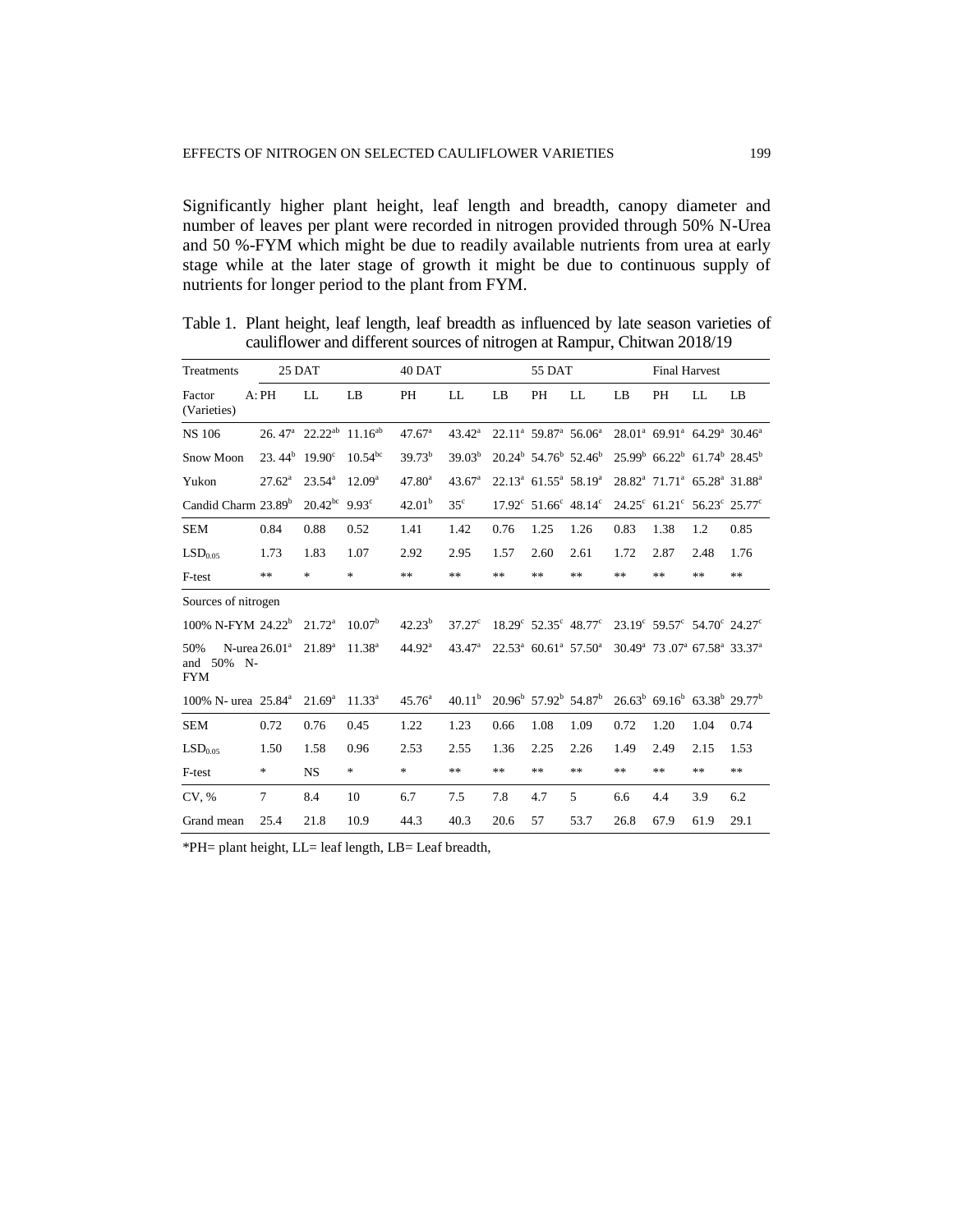| Table 2. Canopy diameter, number of leaves as influenced by late season varieties |
|-----------------------------------------------------------------------------------|
| of cauliflower and different sources of nitrogen at Rampur, Chitwan               |
| 2018/19                                                                           |

| Treatments                                  |                               | 25 DAT              | 40 DAT             |                            |                    | 55 DAT              | <b>Final Harvest</b> |                     |
|---------------------------------------------|-------------------------------|---------------------|--------------------|----------------------------|--------------------|---------------------|----------------------|---------------------|
| FactorA:<br>(Varieties)                     | Canopy<br>diameter            | Number<br>of leaves | dimeter            | Canopy Number<br>of leaves | Canopy<br>diameter | Number<br>of leaves | Canopy<br>diameter   | Number<br>of leaves |
| <b>NS 106</b>                               | 29.37 <sup>a</sup>            | $7.69^{\rm a}$      | $57.12^{\rm a}$    | 10.78 <sup>a</sup>         | $62.25^{\rm a}$    | 14.67 <sup>a</sup>  | $71.73^{\rm a}$      | $12.80^{\circ}$     |
| <b>Snow Moon</b>                            | $26.57^b$                     | 6.97 <sup>c</sup>   | $50.61^{b}$        | $9.49^{b}$                 | $57.95^{\rm b}$    | $13.38^{bc}$        | $66.55^{b}$          | 11.89 <sup>b</sup>  |
| Yukon                                       | $30.55^{\text{a}}$            | $7.42^{ab}$         | $56.93^{\rm a}$    | $11.04^{\rm a}$            | $62.39^{a}$        | $14.47^{bc}$        | $72.64^{\circ}$      | $12.78^{a}$         |
| Candid Charm                                | 24.46 <sup>b</sup>            | 7.06 <sup>c</sup>   | 45.08 <sup>b</sup> | 9.02 <sup>b</sup>          | $53.49^{\circ}$    | $12.44^c$           | $61.98^{\circ}$      | 10.69 <sup>c</sup>  |
| <b>SEM</b>                                  | 1.20                          | 0.18                | 2.02               | 0.45                       | 1.97               | 0.55                | 2.05                 | 0.41                |
| LSD <sub>0.05</sub>                         | 2.50                          | 0.38                | 4.20               | 0.81                       | 4.08               | 1.14                | 4.26                 | 0.85                |
| F-test                                      | $***$                         | *                   | $**$               | $***$                      | $**$               | $***$               | $***$                | **                  |
|                                             | Factor B: Sources of Nitrogen |                     |                    |                            |                    |                     |                      |                     |
| 100% N-FYM                                  | 26.07 <sup>b</sup>            | $7.83^{a}$          | $48.36^{b}$        | 8.88 <sup>b</sup>          | $53.37^{\circ}$    | 12.92 <sup>b</sup>  | $60.92^{\circ}$      | 9.97 <sup>b</sup>   |
| 50% N-urea and $28.51^{\circ}$<br>50% N-FYM |                               | $7.28^{a}$          | $56.70^{\rm a}$    | $10.83^{\rm a}$            | $63.82^{\rm a}$    | 14.18 <sup>a</sup>  | $75.64^{\rm a}$      | $13.15^a$           |
| 100% N- urea                                | $28.64^{\rm a}$               | 7.20 <sup>a</sup>   | $52.25^{\rm b}$    | $10.53^{\circ}$            | 59.86 <sup>b</sup> | $14.12^a$           | $68.11^{b}$          | $13^a$              |
| <b>SEM</b>                                  | 1.04                          | 0.16                | 1.75               | 0.39                       | 1.70               | 0.48                | 1.78                 | 0.35                |
| LSD <sub>0.05</sub>                         | 2.16                          | 0.33                | 3.64               | 0.81                       | 3.53               | 0.99                | 3.69                 | 0.73                |
| F-test                                      | ∗                             | <b>NS</b>           | $**$               | $***$                      | $**$               | $**$                | $**$                 | $**$                |
| CV, %                                       | 9.2                           | 5.3                 | 8.2                | 9.5                        | 7.1                | 8.5                 | 6.4                  | 7.2                 |
| Grand mean                                  | 27.74                         | 7.3                 | 52.44              | 10.1                       | 59                 | 13.37               | 68.2                 | 12                  |

## **Response of late season varieties of cauliflower and different sources of nitrogen on yield**

The shortest period for curd initiation (64.32 days) was observed in NS 106 while the longest period (75.25 days) was recorded in Candid Charm. Similarly, days to curd initiation were significantly longer (73.54 days) in 100% N-urea which was statistically similar to 50% N through FYM and 50% N through urea. Significantly longer period (97 days) to curd maturity was observed in Candid Charm and it was statistically similar with Yukon. Significantly shorter period (84.62 days) to curd maturity was recorded in NS 106 and it was statistically similar with Snow Moon. Days to curd maturity were significantly longer (97.52 days) in 100% N through FYM. The highest curd diameter of 21.84 cm was recorded in NS 106, which was statistically similar to Yukon, and the lowest curd diameter of 16.77 cm was recorded in Candid Charm and 12.60 cm at harvest. Likewise, the highest curd height of 13.36 cm was recorded in NS106 while the lowest curd height of 9.41 cm was recorded in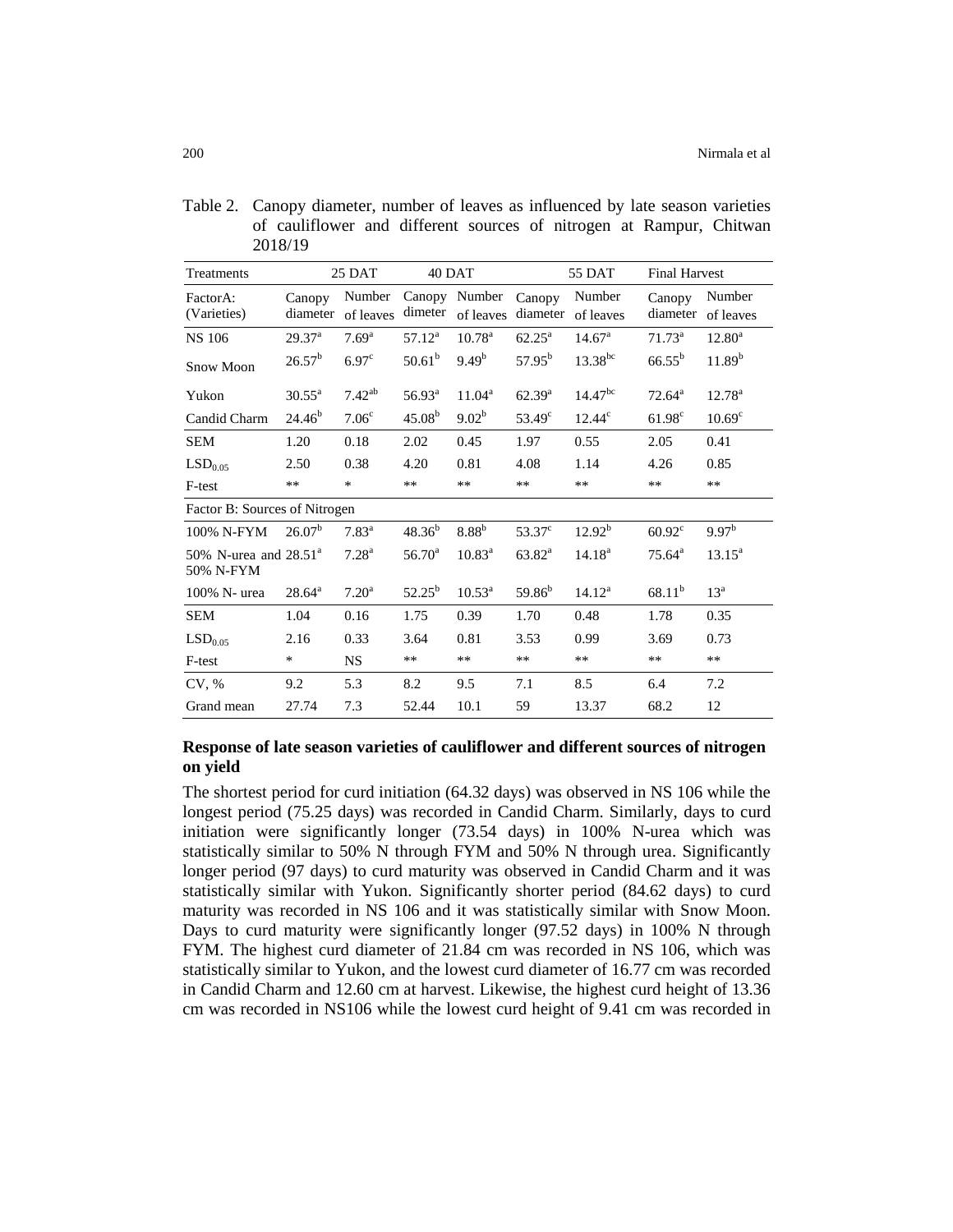Candid Charm. Similarly, at harvest, the highest curd diameter of 21.86 cm and curd height of 12.78 cm were recorded in 50% N through urea and 50% N through FYM while the lowest curd diameter (17.40 cm) and curd height (10.25 cm) was recorded in 100% N through FYM. The highest leaf weight (0.14 kg) was from recorded in Yukon was statistically similar to Snow moon. The highest total leaf weight (1.38 kg) per plant was observed 50% N-urea and 50% N-FYM whereas similar effect on total leaf weight was obtained in 100% N through FYM and 100% N through urea. This study is in supported by Chitrakar (2004), who found application of 50% RDF and 50% FYM resulted early head initiation, early head maturity as compared to 100% RDF (100:50:50 kg NPK/ha).

Table 3. Curd initiation days, curd maturity days, curd diameter, curd height, total leaf weight as influenced by varieties and sources of nitrogen at Rampur, Chitwan 2018/19

| Treatments                                  | Curd<br>initiation<br>(days) | Curd<br>maturity<br>(days) | Curd<br>dimeter (cm) | Curd<br>height     | Total<br>leaf<br>weight $(Kg)$ |
|---------------------------------------------|------------------------------|----------------------------|----------------------|--------------------|--------------------------------|
| Factor A: Varieties                         |                              |                            |                      |                    |                                |
| <b>NS 106</b>                               | $64.32^{\circ}$              | $84.62^{\circ}$            | $21.84^{\circ}$      | $13.36^{a}$        | $1.181^a$                      |
| Snow Moon                                   | $67.86^{bc}$                 | $89.70^{bc}$               | $18.90^{b}$          | $11.16^{b}$        | $1.056^{\rm b}$                |
| Yukon                                       | $71.12^{ab}$                 | 93.03 <sup>ab</sup>        | $20.91^a$            | $12.68^{\rm a}$    | 1.20 <sup>a</sup>              |
| Candid Charm                                | $75.25^{\text{a}}$           | 97 <sup>a</sup>            | $16.77^{\circ}$      | $9.26^{\circ}$     | 0.90 <sup>c</sup>              |
| <b>SEM</b>                                  | 2.14                         | 2.07                       | 0.763                | 0.53               | 0.0555                         |
| LSD <sub>0.05</sub>                         | 6.18                         | 6.07                       | 1.58                 | 1.11               | 0.1150                         |
| F-test                                      | $\ast$                       | $***$                      | $***$                | $**$               | **                             |
| Factor B: (Sources of nitrogen of nitrogen) |                              |                            |                      |                    |                                |
| 100% N-FYM                                  | $65.82^{b}$                  | $97.52^{\text{a}}$         | 17.40 <sup>c</sup>   | $10.25^{\circ}$    | $0.72^{\circ}$                 |
| 50%N-urea and<br>50 % N-FYM                 | $69.55^{ab}$                 | $85.82^{b}$                | $21.86^a$            | $12.78^{\rm a}$    | $1.38^{a}$                     |
| 100% N-urea                                 | $73.54^a$                    | $85.92^{b}$                | $19.57^{b}$          | 11.81 <sup>b</sup> | $0.72^{\circ}$                 |
|                                             |                              |                            |                      |                    |                                |
| <b>SEM</b>                                  | 1.5                          | 1.79                       | 0.66                 | 0.48               | 0.0480                         |
| LSD <sub>0.05</sub>                         | 5.44                         | 5.26                       | 1.370                | 0.99               | 0.0996                         |
| F-test                                      | $\ast$                       | **                         | **                   | **                 | **                             |
| $CV\%$                                      | 9.23                         | 6.82                       | 8.3                  | 11.58              | 9.3                            |
| Grand mean                                  | 69.63                        | 91.08                      | 19.61                | 9.8                | 1.084                          |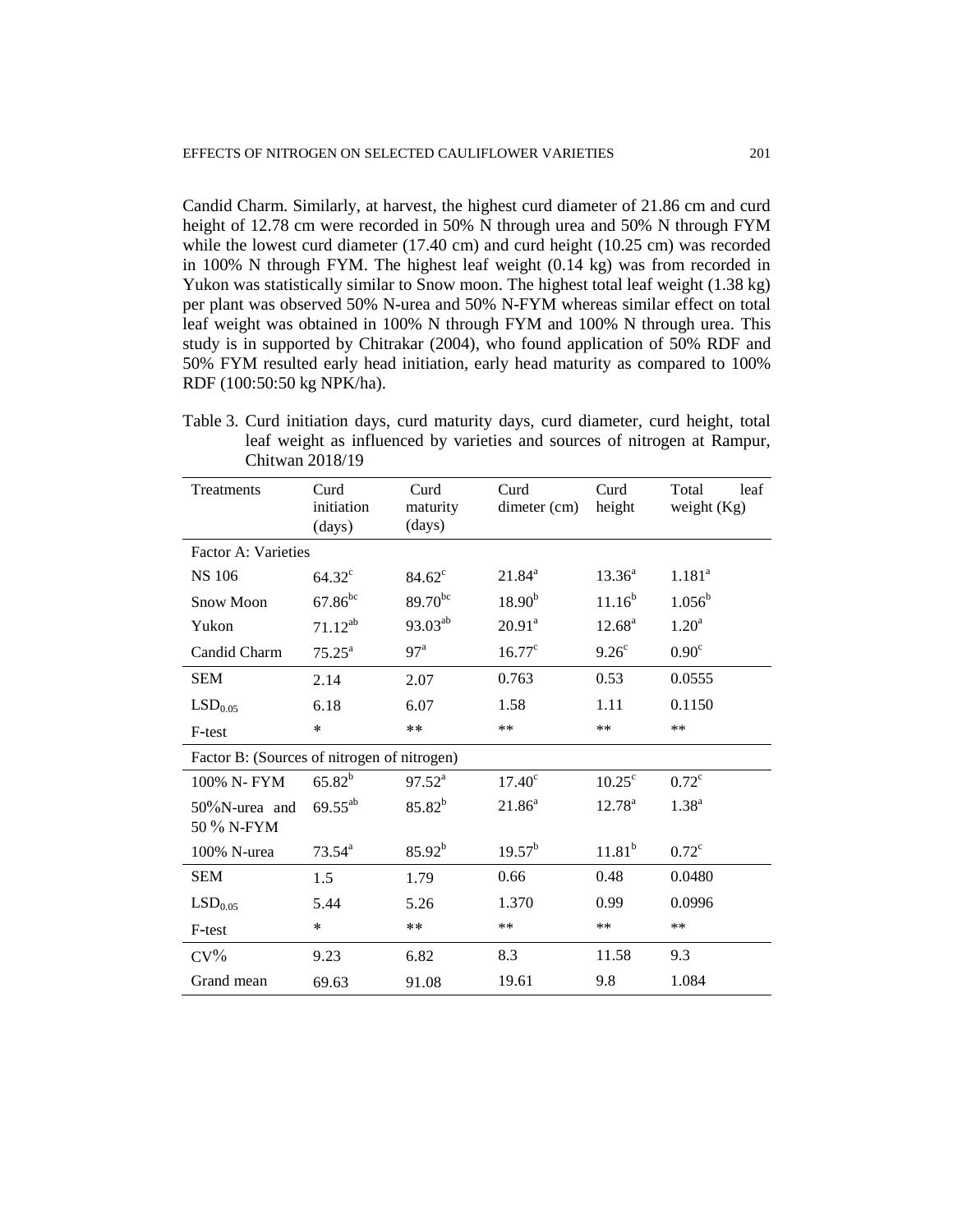The highest dry matter of the curd (11.48%) and leaf (15.53%) was recorded in NS 106 and the lowest dry matter of the curd (11.72%) and leaf (8.7%) was observed in Candid Charm. The highest dry matter (16.18%) of leaf was recorded in 100% N through FYM and lower (11.07%) in 100% N-urea. Similarly, the highest dry matter of curd (11.28%) was recorded in 100% N through FYM. Mamatha (2006) reported highest dry matter content in onion bulbs with application of organic FYM. The increased dry matter accumulation with organics was attributed to the appreciable magnesium content in them (Singh, 2007).

The highest economic yield (41t/ha) was recorded in Yukon which was statistically similar to NS 106 (39.92 t/ha). Likewise, the lowest economic yield (27.49 t/ha) was recorded in Candid Charm. The highest economic yield (40.51 t/ha) was obtained from 50% N through urea and 50% N through FYM and lower from 100% N through FYM. The longest root length of 23.52 cm was recorded in Yukon which was statistically similar with NS 106 while significantly lower root length of 18 cm was recorded in Candid Charm. Similarly, the highest root weight (0.072 kg) and the longest root length (25.66 cm) was observed in nitrogen provided through 100% N through FYM. The lower yield with inorganic fertilizers alone could be due to reduction in adequate supply of mineral nutrients because of fixation. Kumar (2013) have reported that integration of organic and inorganic fertilizers application significantly increased the yield in broccoli over inorganic fertilizers alone. These results are in accordance with the findings of Singh (2002) in cabbage, Manivanan and Singh (2004) in broccoli.

## **Response of late season varieties of cauliflower and different sources of nitrogen on postharvest quality**

NS 106 and Yukon gave the higher values of TA (0.29%). Similarly, TA was found significantly higher in 100% through N urea  $(0.30\%)$  and lower in 100% N through FYM  $(0.23\%)$ . NS 106 and Yukon provided values TSS  $(4.11 \text{ and } 4.04 \text{ }^{\circ}\text{Brix})$ , respectively. The highest pH was recorded in NS 106 and Yukon (7.01 and 6.96). TSS content was recorded highest in 100% N through FYM. Vitamin C content was significantly higher (56.46 mg/100) in NS 106 and (57.16 mg/100) in 100% N through FYM and lower in 100% N through urea (50.71). The highest vitamin C content with FYM could be due to the essential elements present in it which enhanced vitamin C synthesis. In case of organically managed soil, plants are generally exposed with comparatively lower amount of nitrogen and several plant nutrients are released slowly over time. Therefore, organic crop would be expected to maintain lower vitamin C and less protein as reported by Bahadur et al. (2003) in broccoli.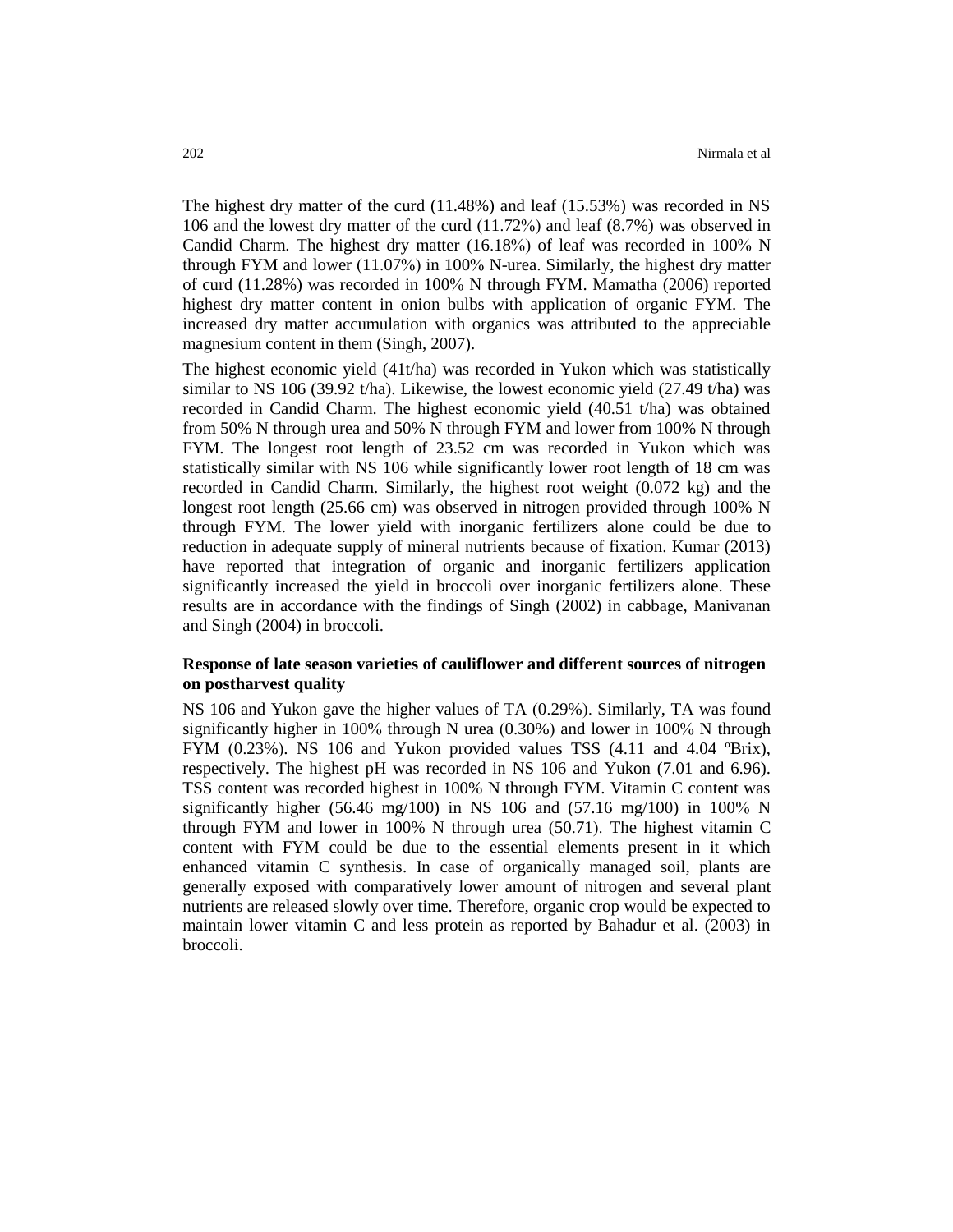| Treatments                      | Dry<br>matter<br>% of<br>leaf | Dry<br>matter<br>$%$ of<br>curd | Economic<br>yield (t/ha) | Biological<br>yield (t/ha) | Root<br>length<br>(cm) | Root<br>weight<br>(Kg) |
|---------------------------------|-------------------------------|---------------------------------|--------------------------|----------------------------|------------------------|------------------------|
| Factor A: Varieties             |                               |                                 |                          |                            |                        |                        |
| <b>NS 106</b>                   | $15.53^{a}$                   | 11.48 <sup>a</sup>              | $39.92^a$                | $80.05^{\text{a}}$         | $23.30^a$              | $0.068^{\rm a}$        |
| <b>Snow Moon</b>                | $12.91^{bc}$                  | $7.78^{b}$                      | $32.38^{b}$              | 70.67 <sup>b</sup>         | $20.62^b$              | $0.056^{\rm b}$        |
| Yukon                           | $14.44^{ab}$                  | $10.27^{ab}$                    | $41.00^a$                | $82.91^a$                  | $23.52^a$              | $0.069^{a}$            |
| Candid Charm                    | $11.72^c$                     | 8.70 <sup>b</sup>               | $27.49^c$                | $60.53^{\circ}$            | 18 <sup>c</sup>        | 0.049 <sup>b</sup>     |
| <b>SEM</b>                      | 0.8                           | 0.84                            | 2.08                     | 3.6                        | 0.005                  | 1.24                   |
| LSD <sub>0.05</sub>             | 2.4                           | 2.4                             | 4.31                     | 7.48                       | 2.56                   | 0.012                  |
| F-test                          | *                             | $\ast$                          | $**$                     | $**$                       | **                     | $**$                   |
| Factor B: (Sources of nitrogen) |                               |                                 |                          |                            |                        |                        |
| 100% N-FYM                      | $16.18^{a}$                   | 11.28 <sup>a</sup>              | $29.26^{\circ}$          | $60.27$ <sup>c</sup>       | 16.86 <sup>c</sup>     | $0.052^b$              |
| $50\%$ N-urea and<br>50% N-FYM  | $13.70^{b}$                   | $9.51^{ab}$                     | 40.51 <sup>a</sup>       | $83.96^{\circ}$            | $25.66^a$              | $0.727^{\rm a}$        |
| 100% N-urea                     | $11.07^c$                     | 7.79 <sup>b</sup>               | $35.82^{b}$              | $76.39^{b}$                | $21.57^b$              | $0.573^{b}$            |
| <b>SEM</b>                      | 0.70                          | 0.72                            | 1.80                     | 3.12                       | 1.24                   | 0.005                  |
| LSD <sub>0.05</sub>             | 2.08                          | 2.13                            | 3.73                     | 6.47                       | 2.22                   | 0.010                  |
| F-test                          | **                            | $**$                            | $**$                     | $**$                       | $**$                   | $**$                   |
| $CV\%$                          | 18                            | 26                              | 12.5                     | 5                          | 12.3                   | 0.061                  |
| Grand mean                      | 13.64                         | 9.56                            | 35.20                    | 73.5                       | 21.4                   | 20.20                  |

Table 4. Dry matter percentage of leaf and curd, economic yield, biological yield, root length and root weight as influenced by cauliflower varieties and sources of nitrogen at Rampur, Chitwan 2018/19

Physiological weight loss of curds after 7 days of storage was recorded significantly higher (32.26%) in Snow Moon and was statistically similar in NS 106 and Yukon. Moreover, PLW of curds after 7 days of storage was significantly higher (27.67%) in 100% N through urea. Spoilage loss of curds after seven days of storage was recorded the significantly higher in Candid Charm (44.22%) whereas lower and statistically similar spoilage loss was observed in NS 106 and Yukon. Moreover, spoilage loss of curds was recorded significantly higher in 100 % N- urea (43.33%). More physiological weight loss from 100% urea may be attributed to soft tissues with high moisture content which in turn renders cauliflower to higher storage loss in cauliflower (Srinivas, 1990).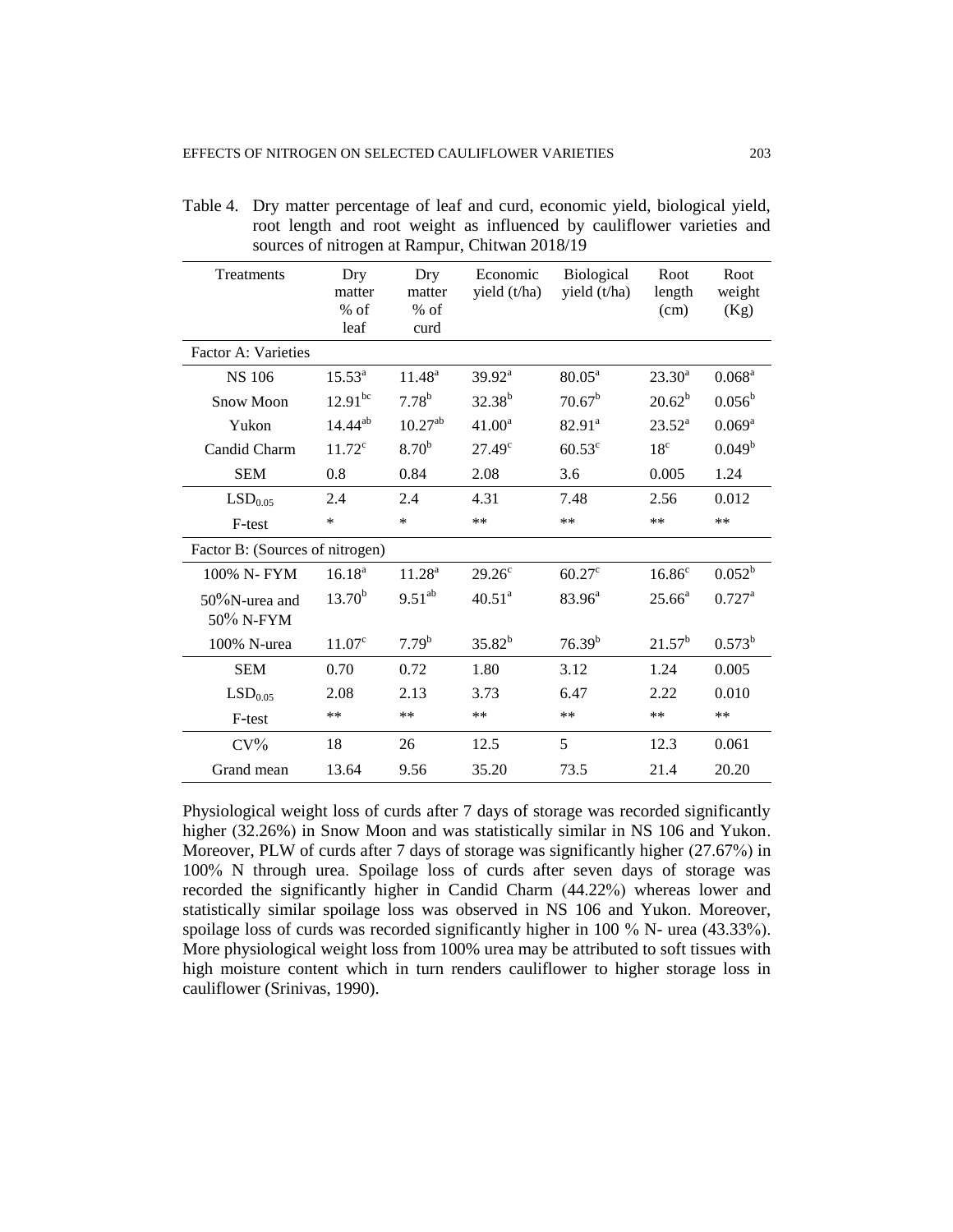| Treatments                                               | TA (%)            | Vitamin             | <b>TSS</b>        | pH                | Physiological      | Spoilage loss      |  |
|----------------------------------------------------------|-------------------|---------------------|-------------------|-------------------|--------------------|--------------------|--|
|                                                          |                   | $C$ (mg/100)        |                   |                   | weight loss $(\%)$ | %                  |  |
| Factor A: (Varieties)                                    |                   |                     |                   |                   |                    |                    |  |
| <b>NS 106</b>                                            | $0.29^{a}$        | $56.46^{\circ}$     | 4.11 <sup>a</sup> | 7.01 <sup>a</sup> | $26.28^{bc}$       | $38.89^{bc}$       |  |
| <b>Snow Moon</b>                                         | $0.25^{\rm b}$    | $51.63^b$           | $3.44^{b}$        | $6.35^{b}$        | $32.26^a$          | $41.56^{ab}$       |  |
| Yukon                                                    | 0.29 <sup>a</sup> | 54.38 <sup>ab</sup> | 4.04 <sup>a</sup> | 6.96 <sup>a</sup> | $29.15^{ab}$       | 37 <sup>c</sup>    |  |
| Candid Charm 0.22c                                       |                   | $53.22b^c$          | $3.12^{b}$        | 6.46 <sup>b</sup> | $23.67^{\circ}$    | $44.22^{\rm a}$    |  |
| <b>SEM</b>                                               | 0.015             | 1.6                 | 0.262             | 0.12              | 1.78               | 1.28               |  |
| LSD0.05                                                  | 0.031             | 3.32                | 0.543             | 0.248             | 5.22               | 3.78               |  |
| F-test                                                   | $**$              | $**$                | $\ast$            | $**$              | $\ast$             | $**$               |  |
| Factor B: (Sources of nitrogen)                          |                   |                     |                   |                   |                    |                    |  |
| 100% N-FYM $0.23^c$                                      |                   | $57.16^{\circ}$     | 4.21 <sup>a</sup> | $6.65^{\rm a}$    | $27.67^{ab}$       | $37.42^{b}$        |  |
| 50% N- urea $0.26^b$<br>50%<br>and<br>$N-$<br><b>FYM</b> |                   | $55.22^{b}$         | $3.70^{b}$        | 6.91 <sup>a</sup> | $24.81^{b}$        | $40.17^{ab}$       |  |
| 100% N- urea $0.30^a$                                    |                   | $51.57^b$           | $3.12^{\circ}$    | $6.52^{b}$        | 30.97 <sup>a</sup> | 43.67 <sup>a</sup> |  |
| <b>SEM</b>                                               | 0.013             | 1.39                | 0.227             | 0.103             | 1.54               | 1.11               |  |
| LSD0.05                                                  | 0.027             | 2.88                | 0.47              | 0.215             | 4.52               | 3.26               |  |
| F-test                                                   | $***$             | **                  | $***$             | $\ast$            | $\ast$             | $**$               |  |
| CV, %                                                    | 12.3              | 6.3                 | 15.1              | 3.8               | 19.20              | 9.53               |  |
| Grand mean                                               | 0.26              | 53.92               | 3.68              | 6.7               | 27.18              | 40.41              |  |

Table 5. Titrable acidity, Vitamin C, TSS, pH, physiological weight loss and spoilage loss as influenced by varieties and sources of nitrogen at Rampur, Chitwan 2018/19

#### **CONCLUSION**

From this study it is concluded that higher growth, yield and postharvest quality of late season cauliflower in Rampur Chitwan condition was found in NS106 and Yukon variety. Integration of organic manure (FYM) and inorganic source of nitrogen fertilizer (urea) in combination of 50% FYM and 50% urea performed the synergetic effect on better vegetative growth and higher yield with better postharvest quality of the cauliflower in Rampur, Chitwan condition.

#### **REFERENCES**

- Agriculture Diary. (2019). Krishi Diary. Government of Nepal, Agriculture Information and Communication Centre.
- Chatterjee, R. and Mahanta, S. (2013). Performance of off-season cauliflower (*Brassica oleracea* var. botrytis L.) under agro shade net as influenced by planting dates and nutrient source. *Environment*, 1(1): 56-62